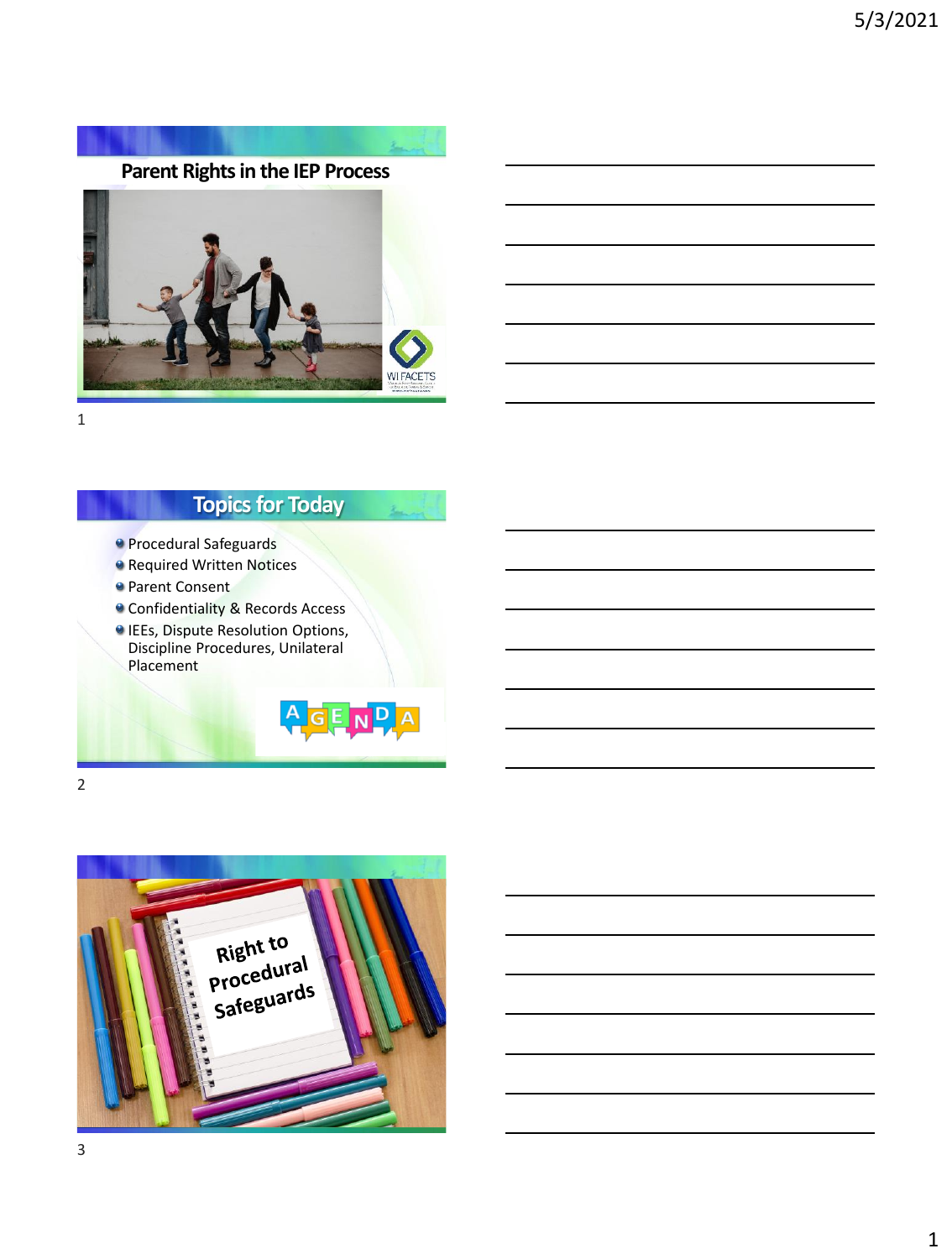

#### **Procedural Safeguards Notices**

- 1. Initial Referral or Parent Request for Evaluation
- 2. 1st State Complaint or Due Process Complaint/school year
- 3. Disciplinary action that includes change of placement



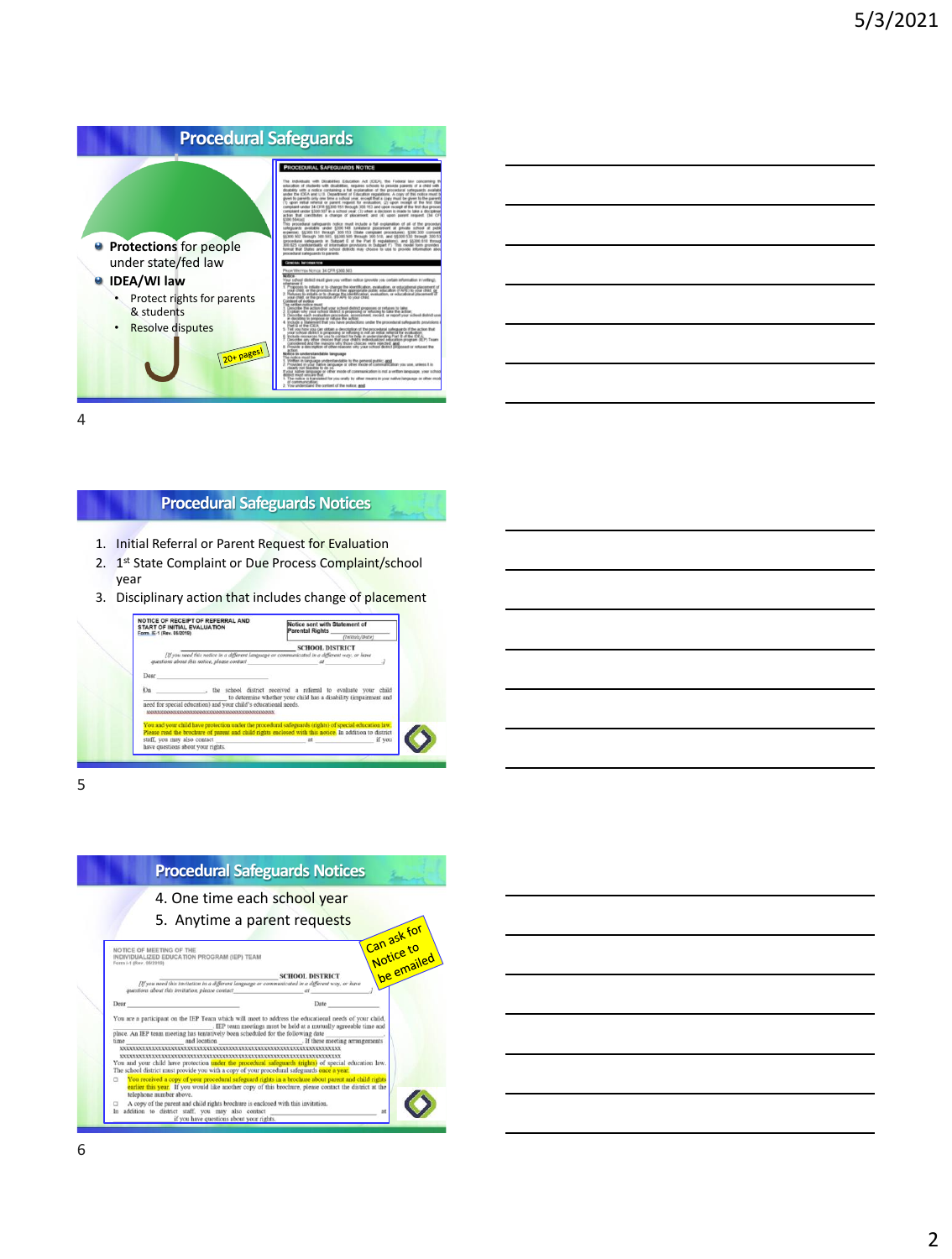## **Some Procedural Safeguards**

- **Written Notices Procedural Safeguards** and Prior Written Notice
- **•** Native Language
- **Parental Consent**
- **Independent Educational Evaluations**
- **Confidentiality**
- **O** Dispute Resolution **Options**
- **Procedures when** Disciplining





7



8

## **Prior Written Notice**

PWN required when the school:

1. Proposes to initiate or change, OR

2. Refuses a parent request to initiate or change A child's identification, evaluation, placement, OR provision of FAPE

Must send PWN reasonable amount of time before

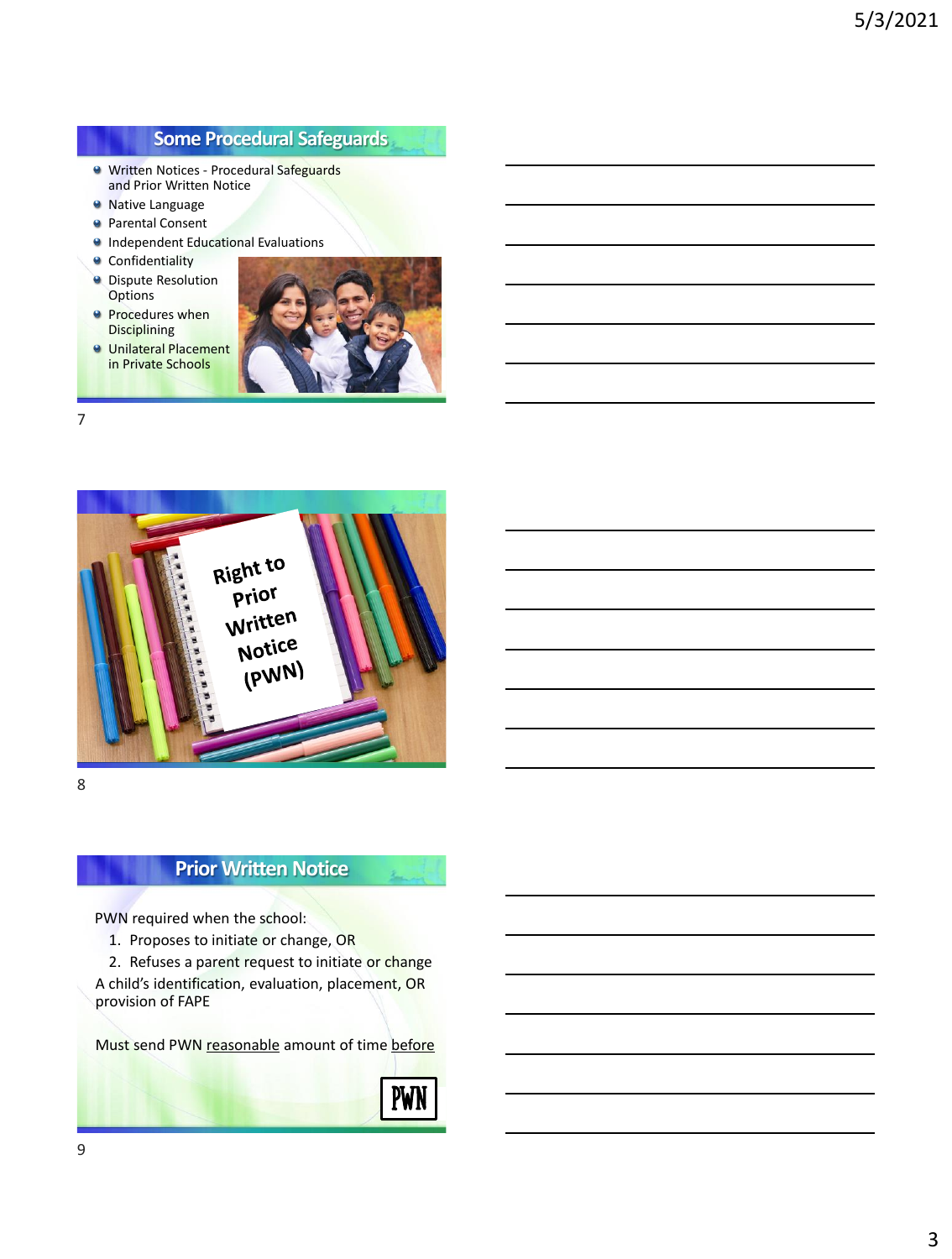#### **What Must Prior Written Notice Include?**

- **Action** proposed or refused
- **Why**
- **Basis for the decision**
- **Other options** considered & why rejected
- **Procedural Safeguards** statement
- Who to contact
- Written in language understandable to general public & parents' **native language**



10

## **What WI Forms Document PWN?**

- Evaluation Notices (IE-1 thru IE-3)
- Reevaluation Notices (RE-1 thru RE-5)
- Notice of Changes to an IEP without a Meeting (I-10)
- Notice of Graduation (P-3)
- Notice of Ending Services Due to Age (P-4)
- Notice of Cessation of Special Ed. In Response to Parental Revocation of Consent (p-6)
- $\bullet$  **Notice of Response to an Activity Requested by Parent (M-1)**
- And more……



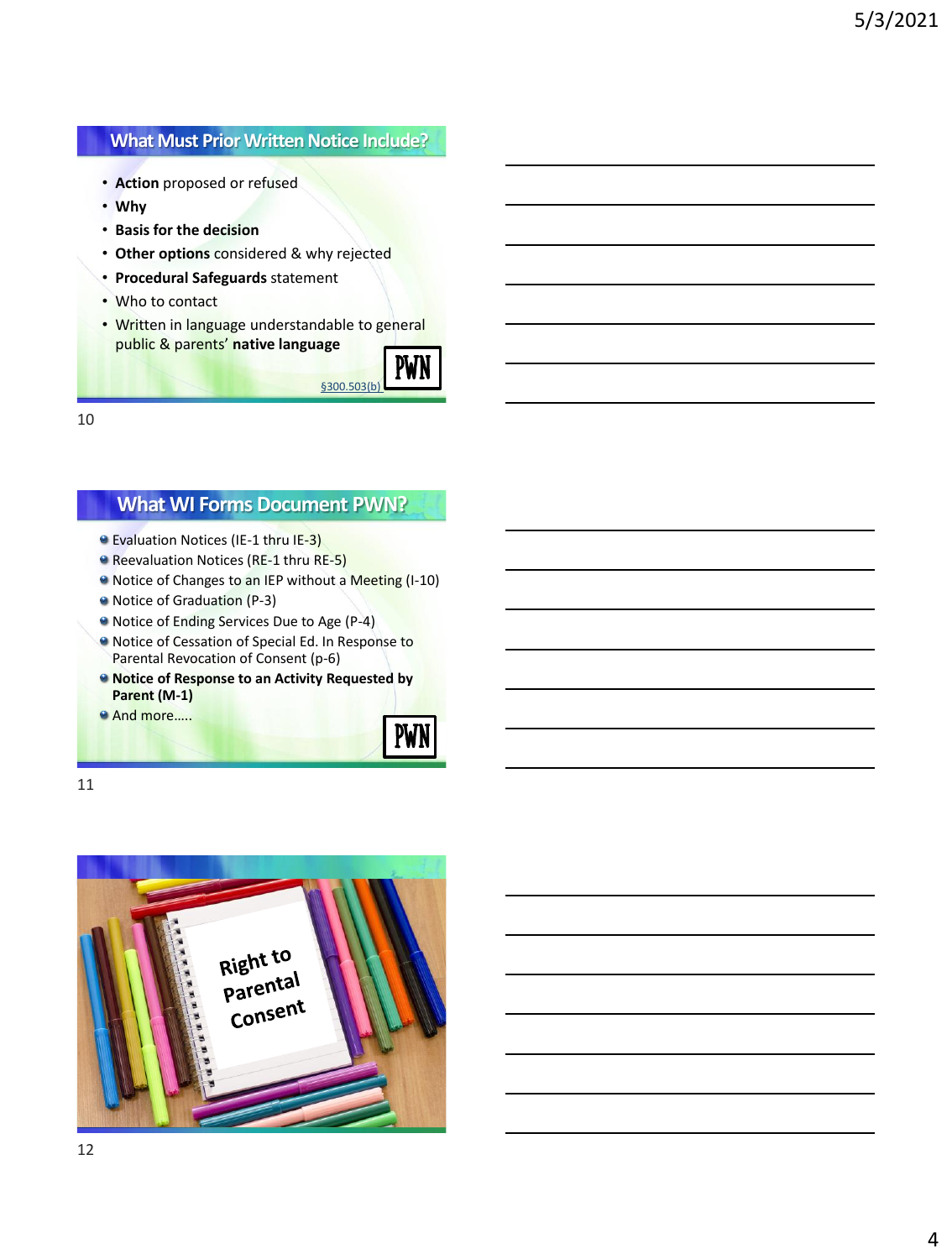## **Parental Consent**

**Parents' right to give or deny consent before school can take certain actions for their child.**

- Fully informed
- **•** Fully understand
- **Agree in writing**
- Voluntary
- Can withdraw anytime



 $\mathbf{z}$ 

13

## **Example - Parental Consent**

**[Form IE-3](https://dpi.wi.gov/sped/laws-procedures-bulletins/procedures/sample/forms): Initial Eval.-Notice & Consent Regarding Need to Conduct Additional Assessments**  "*The school district needs your written consent before it can administer the following assessments to your child:*"

| Areas to be evaluated                | Description of associatents and other evaluation<br>materials and titles, if known | Name of evaluator.<br><b>If known</b>                       |                                                                                                                                                                                                                                                                                                                                                                                                                                                                                                        |
|--------------------------------------|------------------------------------------------------------------------------------|-------------------------------------------------------------|--------------------------------------------------------------------------------------------------------------------------------------------------------------------------------------------------------------------------------------------------------------------------------------------------------------------------------------------------------------------------------------------------------------------------------------------------------------------------------------------------------|
|                                      |                                                                                    |                                                             | PARENT CONSENT/PERMISSION TO ADMINISTER ASSESSMENTS AND<br>OTHER EVALUATION MATERIALS AS PART OF AN INITIAL EVALUATION                                                                                                                                                                                                                                                                                                                                                                                 |
|                                      |                                                                                    | I understand the action proposed by the school district and |                                                                                                                                                                                                                                                                                                                                                                                                                                                                                                        |
|                                      |                                                                                    |                                                             | (please check appropriate box below, sign and date, and return one capy to the school district)                                                                                                                                                                                                                                                                                                                                                                                                        |
| evolveries of this child:<br>CL News | Other evaluation options considered, if any, and resoons rejected and              | other evaluation materials.                                 | □ I give my consent for the school district to administer these assessments or other evaluation<br>materials described in this notice to my child as part of an initial evaluation. I understand my<br>consent is voluntary and may be revoked at any time before the administration of assessments or                                                                                                                                                                                                 |
|                                      |                                                                                    |                                                             | □ I do not give my consent for the school district to administer these assessments or other evaluation<br>materials described in this notice to my child as part of an initial evaluation. I understand that if I do<br>not consent for the school district to administer these assessments or other evaluation materials, the<br>school district may request mediation or initiate a due process hearing regarding whether those<br>assessments or other evaluation materials should be administered. |
|                                      |                                                                                    |                                                             |                                                                                                                                                                                                                                                                                                                                                                                                                                                                                                        |

14

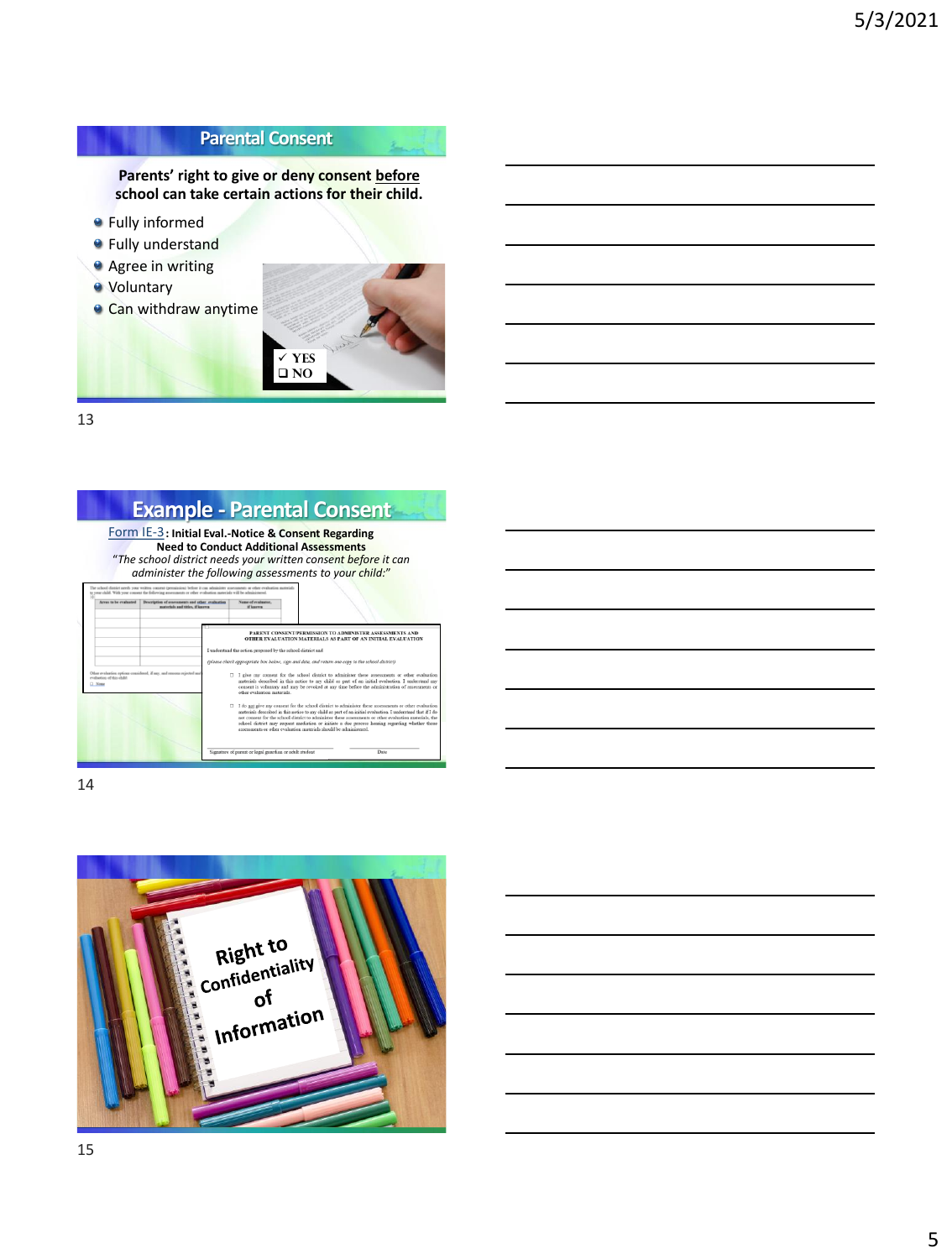## **FERPA**

#### **Family Educational Rights & Privacy Act:**

- Protects the privacy of student education records
- **C** Education Records
	- o Information directly related to a student
	- o Kept by educational agency
	- **NOT**: personal notes, employee records, law enforcement records, treatment records
- **•** Directory Information
	- o Information not considered harmful or invasion of privacy
	- o Name, address, phone, email, date & place of birth,
	- picture, grade, attendance, degrees, sports, awards **NOT:** Social Security #, student ID#



المستع

16

### **Education Records**

- **Parents(or eligible student)** may inspect, review, & ask to amend education records
- **Without unnecessary delay** May ask school to:
	- explain & interpret
	- provide copies (\$\$?)
- **Parent's rep. may access**
- **School presumes parent has** authority



17

#### **Education Records**

- Record of access
- Records on more than 1 child
- **Types & locations of** records
- **School may charge for** copies
- **Parent can request school** to amend record
- **Parent can add to record** why disagree (must stay with record)
- **O** Destruction of Information

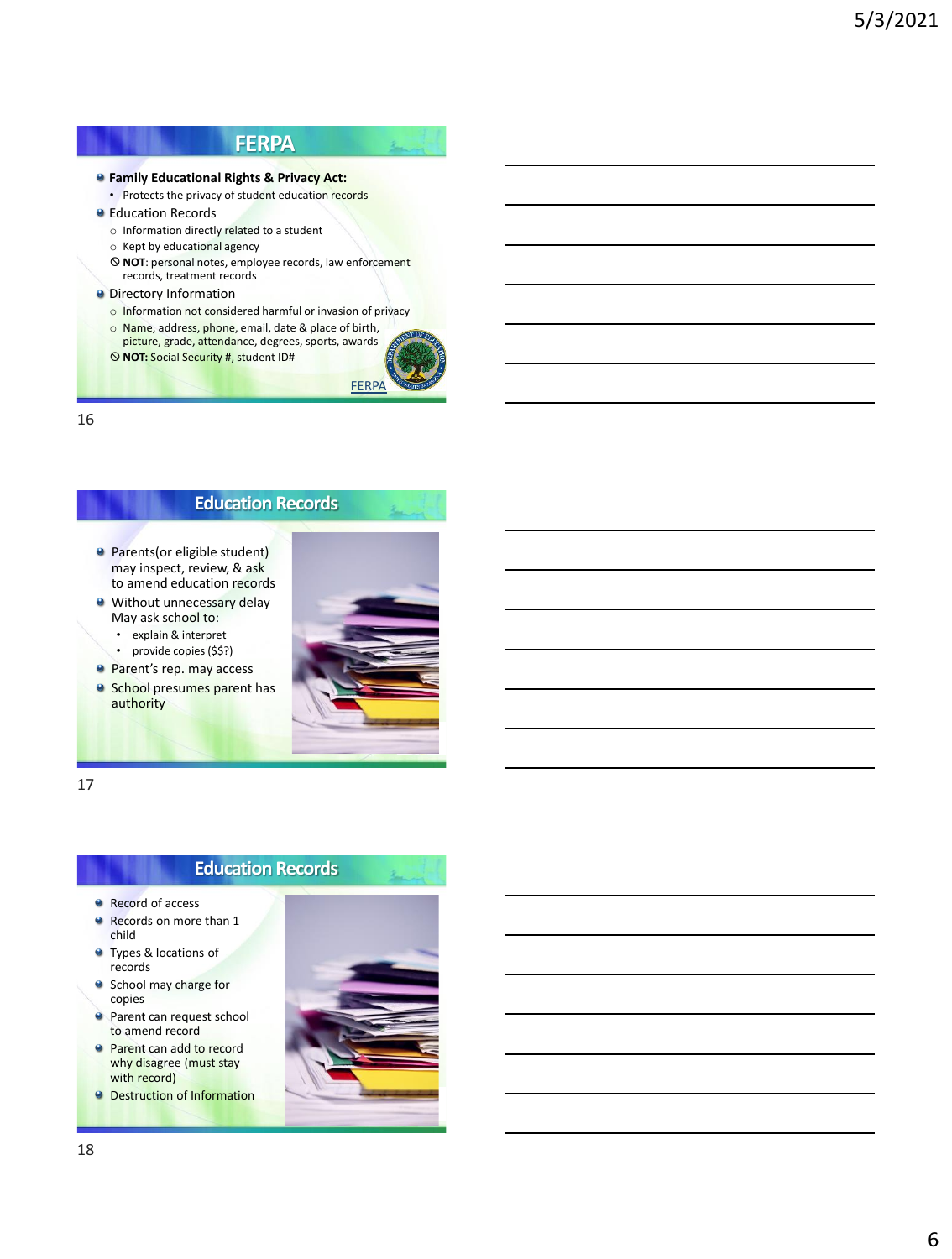

#### **Independent Educational Evaluations**

- If parents disagree with school's evaluation, they have the right to obtain an IEE (at public or private expense)
- $\bullet$  IEE = evaluation conducted by a qualified examiner not employed by school district
- **If public expense:**

• Parent can request **1** IEE for each eval. school conducted (School can say no) • Hearing officer can

request an IEE **If IEE meets school** criteria, the results must be **considered**



20

#### **Dispute Resolution Options**

- 1. Informal meeting
- **2. \*IEP Facilitation**
- **3. \*Mediation**
- **4. \*Resolution Process**
- 5. IDEA State Complaint (PI-2117)
- 6. Due Process Hearing Request ("Stay Put" rule)
- 7. Appeal (Litigation/Civil Case)

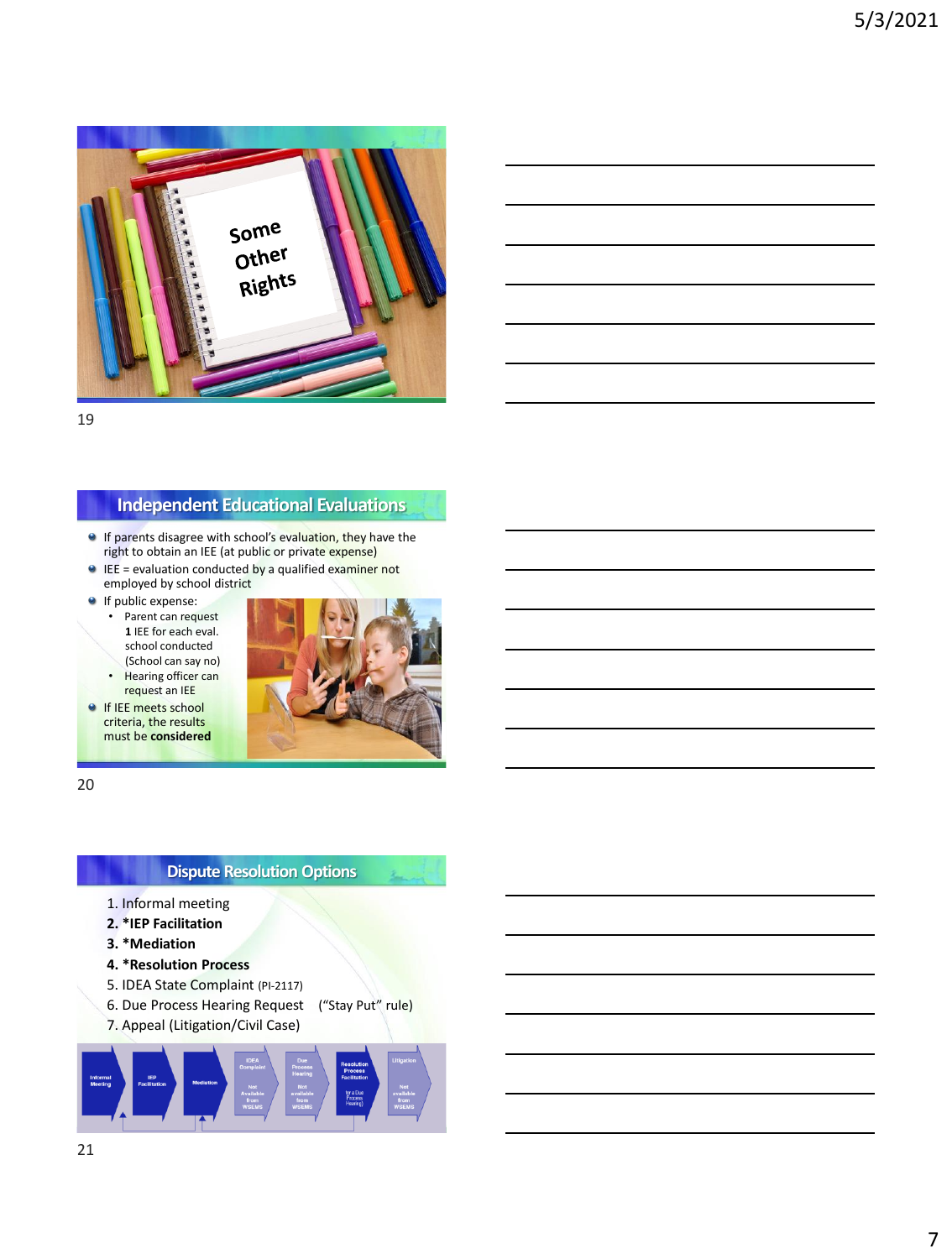

#### **Rights Related to Discipline**

#### **Procedures regarding violations of Code of Student Conduct**

- Authority of School Personnel
	- Disciplinary Removals (Suspensions & Expulsion)
	- Services during Removals
	- Manifestation Determination
- **Change of Placement-**Disciplinary Removals
- **Interim Alternative** Educational Setting
- **Appeals**
- **Children Not Yet Eligible** for Spec. Ed. Services
- **Q** Law Enforcement & Judicial Authorities



23

#### **Unilateral Placement in Private Schools**

- **Parents may decide unilaterally to move child to private** school they think will provide more educational benefit
- **Unilaterally decision by 1 person, without agreement** of others
- **P** Private school costs may be reimbursed if find FAPE not available
- **Q** Limit on reimbursement
	- Must inform IEP Team they reject the Placement proposed & why
	- OR Must provide Written Notice 10 days before removal
	- Child not made available for testing
- **NO** Limit on reimbursement: DPI Bulletin 06.03